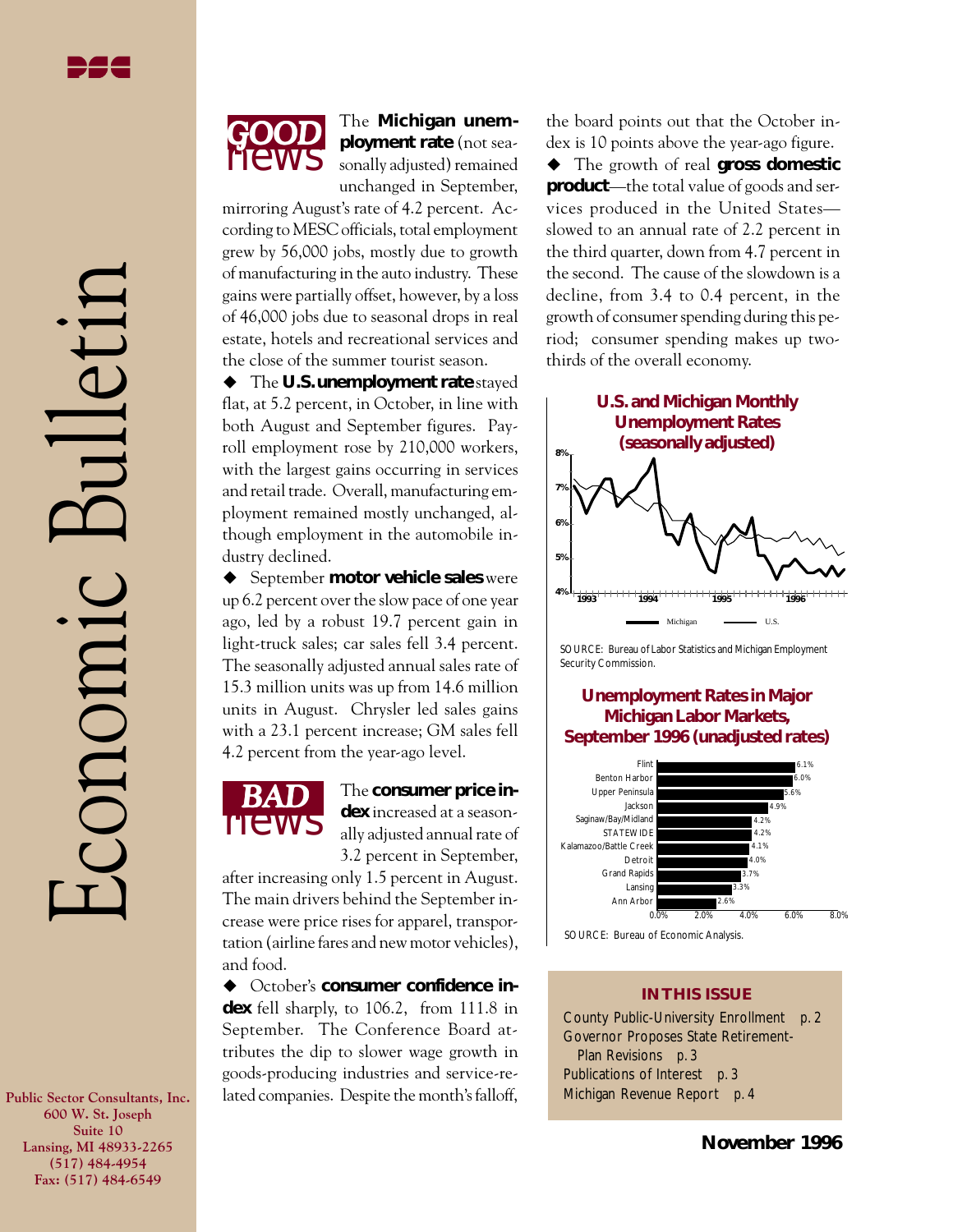# **MONTHLY** FOC aaaa aaaaaaaaaaaaa

## **COUNTY PUBLIC-UNIVERSITY ENROLLMENT**

The table is drawn from a recent Senate Fiscal Agency report describing university enrollment by county. Under "number enrolled" is the number of each county's residents that were enrolled in Michigan universities for fall term 1995. Under "county percentage," there are two figures: the first presents the county residents enrolled as a percentage of all *Michigan* residents attending, and the second the county residents enrolled as a percentage of *all enrollees*.

This data reveal that Wayne, Oakland, and Macomb counties have both the largest percentages of Michigan and total enrollees. In total, students from these three

counties comprise 44 percent of statewide resident enrollment.

Based on enrollment relative to county population (found eleswhere in the SFA report), however, Wayne, Oakland, and Macomb rank 31st, 8th, and 25th, respectively. Marquette County, with 5.4 percent of its residents enrolled in a Michigan public university, is first, followed by Mecosta and Washtenaw, with 3.9 percent and 3.8 percent, respectively.

## **Geographic Home of Michiganians Enrolled in Michigan Public Universities, Fall 1995**

|                       |                           | <b>County Percentage</b>            |                            |                 |                                  | <b>County Percentage</b>            |                            |
|-----------------------|---------------------------|-------------------------------------|----------------------------|-----------------|----------------------------------|-------------------------------------|----------------------------|
| County                | Number<br><b>Enrolled</b> | of All Michigan<br><b>Enrollees</b> | of All<br><b>Enrollees</b> | County          | <b>Number</b><br><b>Enrolled</b> | of All Michigan<br><b>Enrollees</b> | of All<br><b>Enrollees</b> |
| Alcona                | 127                       | 0.06%                               | 0.05%                      | Lapeer          | 1,711                            | 0.78                                | 0.67                       |
| Alger                 | 317                       | 0.14                                | 0.12                       | Leelanau        | 316                              | 0.14                                | 0.12                       |
| Allegan               | 1,498                     | 0.68                                | 0.59                       | Lenawee         | 1,493                            | 0.68                                | 0.58                       |
| Alpena                | 590                       | 0.27                                | 0.23                       | Livingston      | 3,518                            | 1.60                                | 1.37                       |
| Antrim                | 318                       | 0.14                                | 0.12                       | Luce            | 152                              | 0.07                                | 0.06                       |
| Arenac                | 309                       | 0.14                                | 0.12                       | Mackinac        | 287                              | 0.13                                | 0.11                       |
| Baraga                | 235                       | 0.11                                | 0.09                       | Macomb          | 17,411                           | 7.91                                | 6.80                       |
| Barry                 | 684                       | 0.31                                | 0.27                       | Manistee        | 395                              | 0.18                                | 0.15                       |
| Bay                   | 2.738                     | 1.24                                | 1.07                       | Marquette       | 3,517                            | 1.60                                | 1.37                       |
| Benzie                | 170                       | 0.08                                | 0.07                       | Mason           | 431                              | 0.20                                | 0.17                       |
| Berrien               | 2,331                     | 1.06                                | 0.91                       | Mecosta         | 1,476                            | 0.67                                | 0.58                       |
| <b>Branch</b>         | 514                       | 0.23                                | 0.20                       | Menominee       | 442                              | 0.20                                | 0.17                       |
| Calhoun               | 2,241                     | 1.02                                | 0.88                       | Midland         | 2,402                            | 1.09                                | 0.94                       |
| Cass                  | 539                       | 0.24                                | 0.21                       | Missaukee       | 221                              | 0.10                                | 0.09                       |
| Charlevoix            | 407                       | 0.18                                | 0.16                       | Monroe          | 1,663                            | 0.76                                | 0.65                       |
| Cheboygan             | 396                       | 0.18                                | 0.15                       | Montcalm        | 787                              | 0.36                                | 0.31                       |
| Chippewa              | 1,318                     | 0.60                                | 0.51                       | Montmorency     | 97                               | 0.04                                | 0.04                       |
| Clare                 | 409                       | 0.19                                | 0.16                       | Muskegon        | 2,435                            | 1.11                                | 0.95                       |
| Clinton               | 1,388                     | 0.63                                | 0.54                       | Newaygo         | 769                              | 0.35                                | 0.30                       |
| Crawford              | 217                       | 0.10                                | 0.08                       | Oakland         | 35,736                           | 16.24                               | 13.96                      |
| Delta                 | 899                       | 0.41                                | 0.35                       | Oceana          | 437                              | 0.20                                | 0.17                       |
| <b>Dickinson</b>      | 759                       | 0.34                                | 0.30                       | Ogemaw          | 322                              | 0.15                                | 0.13                       |
| Eaton                 | 1.822                     | 0.83                                | 0.71                       | Ontonagon       | 196                              | 0.09                                | 0.08                       |
| Emmet                 | 604                       | 0.27                                | 0.24                       | Osceola         | 564                              | 0.26                                | 0.22                       |
| Genesee               | 10.025                    | 4.56                                | 3.92                       | Oscoda          | 147                              | 0.07                                | 0.06                       |
| Gladwin               | 391                       | 0.18                                | 0.15                       | Otsego          | 415                              | 0.19                                | 0.16                       |
| Gogebic               | 242                       | 0.11                                | 0.09                       | Ottawa          | 5,157                            | 2.34                                | 2.02                       |
| <b>Grand Traverse</b> | 1,502                     | 0.68                                | 0.59                       | Presque Isle    | 262                              | 0.12                                | 0.10                       |
| Gratiot               | 820                       | 0.37                                | 0.32                       | Roscommon       | 337                              | 0.15                                | 0.13                       |
| Hillsdale             | 457                       | 0.21                                | 0.18                       | Saginaw         | 5,770                            | 2.62                                | 2.25                       |
| Houghton              | 1,260                     | 0.57                                | 0.49                       | Sanilac         | 787                              | 0.36                                | 0.31                       |
| Huron                 | 919                       | 0.42                                | 0.36                       | Schoolcraft     | 151                              | 0.07                                | 0.06                       |
| Ingham                | 7,274                     | 3.31                                | 2.84                       | Shiawassee      | 1,376                            | 0.63                                | 0.54                       |
| Ionia                 | 895                       | 0.41                                | 0.35                       | St. Clair       | 2,456                            | 1.12                                | 0.96                       |
| losco                 | 471                       | 0.21                                | 0.18                       | St. Joseph      | 733                              | 0.33                                | 0.29                       |
| Iron                  | 363                       | 0.16                                | 0.14                       | Tuscola         | 1,495                            | 0.68                                | 0.58                       |
| Isabella              | 1.794                     | 0.82                                | 0.70                       | Van Buren       | 1,056                            | 0.48                                | 0.41                       |
| Jackson               | 2,383                     | 1.08                                | 0.93                       | Washtenaw       | 11,098                           | 5.04                                | 4.34                       |
| Kalamazoo             | 6,342                     | 2.88                                | 2.48                       | Wayne           | 44.464                           | 20.21                               | 17.37                      |
| Kalkaska              | 185                       | 0.08                                | 0.07                       | Wexford         | 565                              | 0.26                                | 0.22                       |
| Kent                  | 10,542                    | 4.79                                | 4.12                       | Unknown         | 104                              | 0.05                                | 0.04                       |
| Keneewaw              | 51                        | 0.02                                | 0.02                       | <b>MICHIGAN</b> | 220,021                          | 100.00%                             | 85.97%                     |
| Lake                  | 124                       | 0.06                                | 0.05                       |                 |                                  |                                     |                            |

SOURCE: Jeffries, Ellen. Study of Michigan Public University Enrollment Patterns by County and Institution. Senate Fiscal Agency, 1996.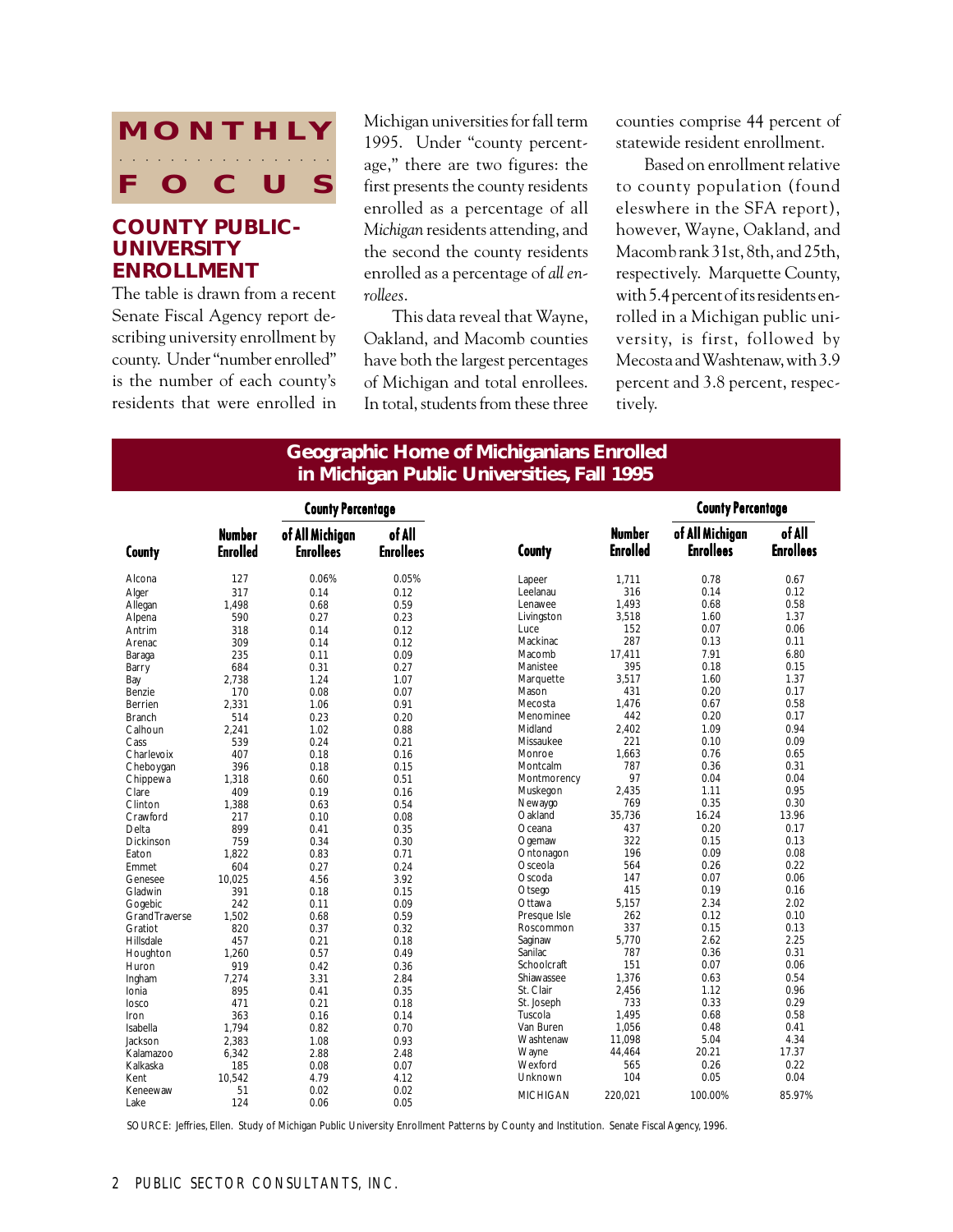

### **GOVERNOR PROPOSES STATE RETIREMENT-PLAN REVISIONS**

Governor Engler has proposed defined-contribution and earlyretirement plans for state employees that could save the state millions of dollars in two ways: by allowing vested state and public school employees to take their benefits with them if they choose to leave state or school district employ and by increasing the number of employees eligible for early retirement.

Under the defined-contribution plan, pensions will be vested after state/school employees have four years of service, at which time they may take the accumulated assets with them if they leave their jobs; currently, the system requires ten years of service before employees are able to re-

ceive retirement benefits. Health benefits will remain on a ten-year vesting schedule.

Meanwhile, the early-retirement plan lowers the age and number of years of service required to retire. Under this plan, both classified (civil service) and unclassified (appointed) employees who fall into any of the three following categories as of the effective date of their retirement are eligible to participate in the earlyretirement program:

- Age 50, with at least 25 years of service
- Age 55, with at least 15 years of service
- Age 60, with at least 10 years of service

Currently, only 30-year employees aged 55 and 10-year employees aged 60 are eligible to retire with full pension and health care benefits. Early retirement is permitted but only with substantial pension and benefit reductions.

The plan also allows at least 4 percent of an employee's salary to be deposited in a retirement fund, with the state matching up to 3 percent of his/her contributions. The employee may use invest these funds in an individually tailored pension fund, making the amount of his/her retirement benefits dependent on the investment's return.

Under the early-retirement plan, approximately 7,000 state employees will be eligible for retirement by June 1, 1997. The state expects more than 3,200 to take advantage of the plan and intends to replace only 25 percent of them. As a result, the state will save almost \$25 million annually, with \$9 million in savings to the state's General Fund.

Enlisted state police, conservation officers, and corrections officers are excluded from the proposed plans because their retirement plan is separate from that of state school employees.

The legislature is slated to take up the defined-contribution and early-retirement plans this fall; the appropriate legislation has been drafted but not yet introduced. According to state officials, the legislation will be tiebarred, meaning both measures must be adopted if either is to become law.

Committee on Ways and Means, U.S. House of Representatives, *1994 Green Book Overview of Entitlement*

- *Programs* (Washington, D.C.: Government Printing Office, 1995).
- *http://aspe.os.dhhs.gov/GB/gbpage.htm* or GPO S/N 052-070-06972-4.
- This is a collection of program descriptions and historical data on various social and economic issues. In both tables
- and text, it presents statistical information on Social Security, employment, earnings, welfare, child support, health  $\omega^{(1)}$
- insurance, the elderly, families with children, poverty, and taxation. This document currently is available only on CD-
- $\frac{1}{5}$ ROM or via the web.
- **P U B L I C A T I O N S O F I N T E R E S T**aaaaaaaaaaaaaaaaaaaa ILICATION United States General Accounting Office, General Government Division. "Earned Income Credit, Profile
- of Tax Year 1994 Receipts" (Washington, D.C.: June 13, 1996). GAO/GGD-96-122BR.
- The earned income credit (EIC) was established in 1975 and is a refundable tax credit available to low-income
- working taxpayers whose children meet certain age and residency requirements. This report presents information
- on participation in the EIC program for tax years 1990–94: profiles of taxpayers who received the credit, program
- $\frac{1}{2}$  costs, number and income of recipients, and further qualifications for program eligibility.